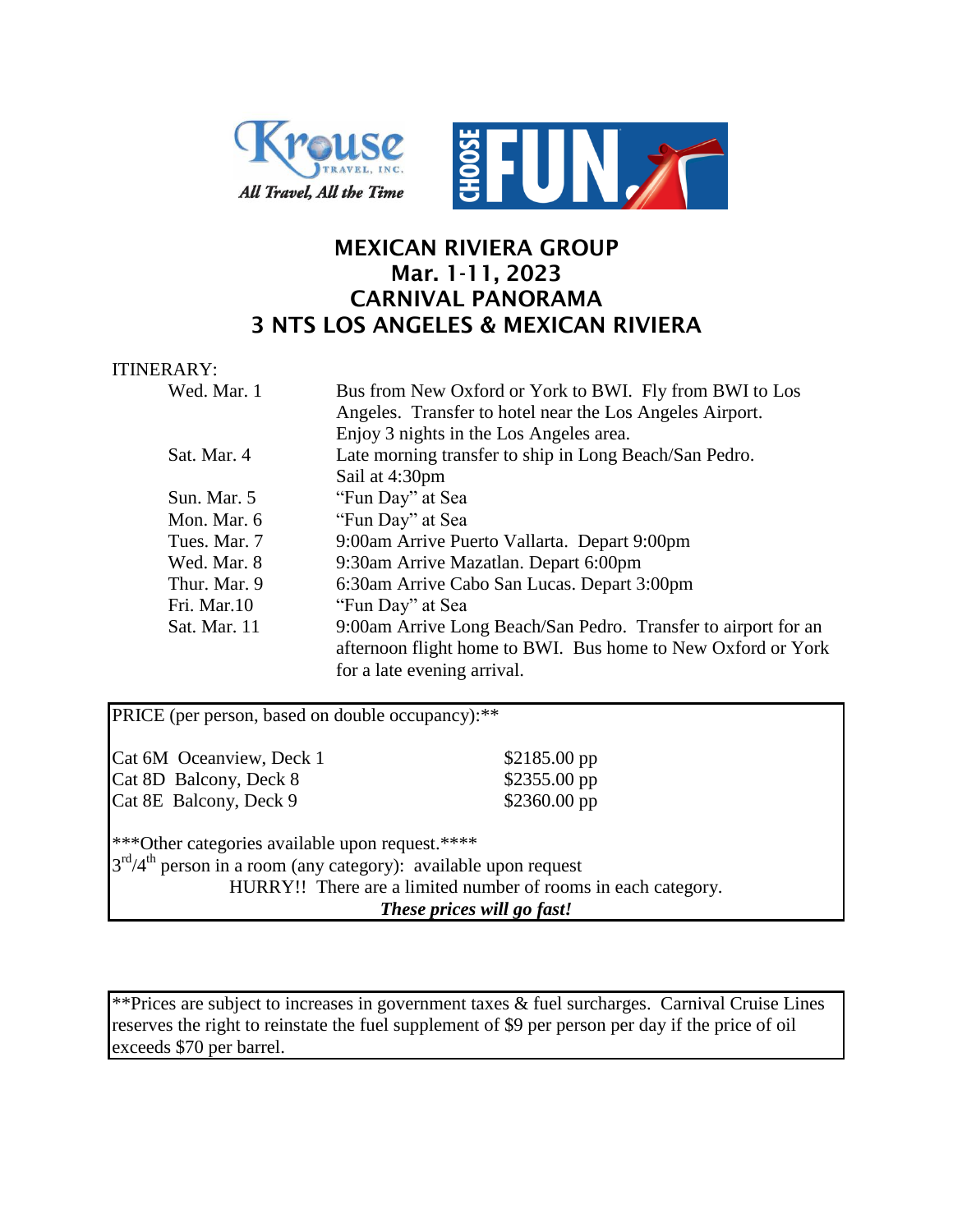\*\*Includes: Round trip bus from York or New Oxford to BWI, *estimated* round trip airfare from BWI to Los Angeles, transportation from airport to hotel to ship to airport, 3 nights at a Los Angeles airport hotel, hotel taxes, 7 nights accommodations on board the beautiful *Carnival Panorama*, all meals, shipboard activities and entertainment while on board, port charges, government taxes, gratuities to your waiter, assistant waiter, maitre d' and cabin steward and *Krouse Travel* escort ( with a minimum of 16 cabins).

NOTE: The above prices are based on an estimated airfare and hotel prices. Airfare and hotel contracts will be confirmed by summer 2022.

*GROUP BONUS:* \$100 per room shipboard credit (with a minimum of 5 cabins)!

*Not included*: shore excursions, bar drinks, beauty salon, casino, trip protection and items of a personal nature.

**Payment schedule:** \$250 per person deposit and travel insurance are due at the time of the reservation. Final payment is due by Nov. 28,2022.

## *Ask about a monthly payment plan!*

**Cancellation policy:** \$50 administrative fee is charged by Krouse Travel for **all** cancellations. Cruise deposit of \$250 per person is refundable (unless noted on your invoice) if cancelled by Dec. 4, 2022. \$250 per person penalty plus \$50 per person Krouse admin fee plus any additional vendor fees if canceled between Dec. 5, 2022 and Jan. 8, 2023. 50% per person penalty plus \$50 per person Krouse admin fee plus any additional vendor fees if canceled between Jan. 9-Feb. 3, 2023. 75% per person penalty plus \$50 per person Krouse admin fee plus any additional vendor fees if canceled between Feb. 4-18, 2023. NO refund if canceled on or after Feb.19, 2023.

**Trip protection:** We encourage all travelers to purchase Travel Protection at the time of the initial trip deposit.

Single, triple and quad rates are available upon request and are subject to change until a deposit is paid.

**Documentation required:** a passport is required for this trip. *Please provide a copy of your passport with your deposit or at your earliest convenience.*

> For more information call Deb Krebs: **KROUSE TRAVEL 1284 Greensprings Dr York, PA 17402 1-717-515-8448 e-mail [dkrebs@krousetravel.com](mailto:dkrebs@krousetravel.com)**